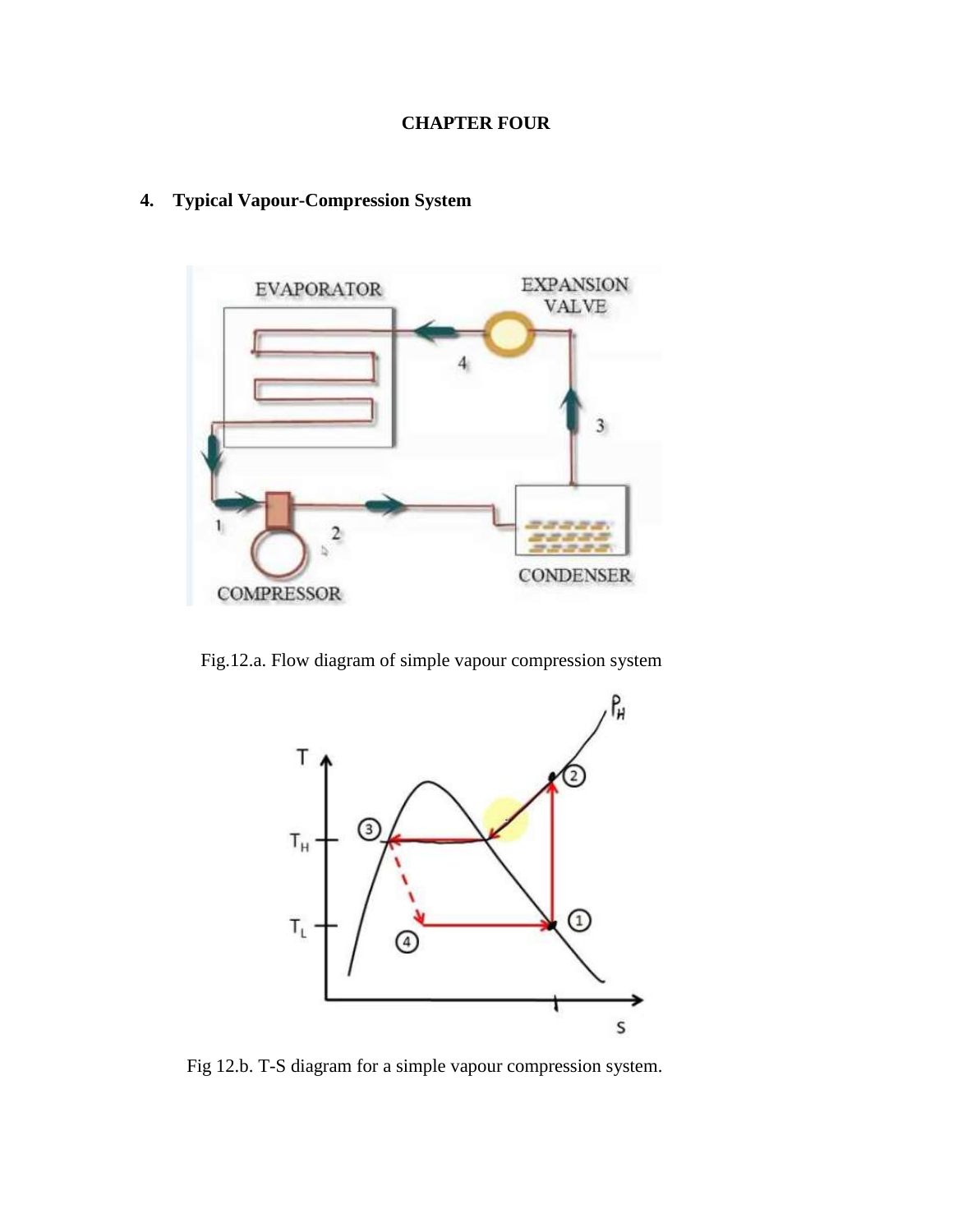In the mechanical refrigerating system shown in Fig12.a; a suitable refrigerant (usually R12) is vaporized. This vapour is compressed and cooled to a liquid state and is reused again. Following the refrigerant cycle, the refrigerant is carried through 3, a liquid line and the liquid is throttled through the expansion devices(s), where the proper amount of refrigerant required at the evaporator is metered and the pressure of the liquid entering the evaporator is reduced, so that the liquid vaporize in the evaporator at the desired low temperature. At the expansion device, about 10%-20% of the refrigerant liquid is flashed into vapour. The mixture of the liquid and vapour is passed into the evaporator through liquid line 4, which provides heat transfer surface through which heat from the refrigerated space (or the cabinet box and its content) can pass into the vaporizing refrigerant; a suction line, conveys the low pressure vapour from the evaporator to the suction inlet, 1 of the compressor. The vapour compressor's function is to remove the vapour from the evaporator and to rise the temperature and pressure to a point such that the vapour can be condensed normally at the condenser. The high temperature and high pressure gas is discharged through discharge line 2, into the condenser whose purpose is to provide heat passes from the hot through which heat passes from the hot refrigerant to the condensing media.

#### **4.1. Standard vapour compression Refrigeration system**



Fig. 13. Schematic diagram of a standard, saturated, single stage (SSS) vapour compression refrigeration system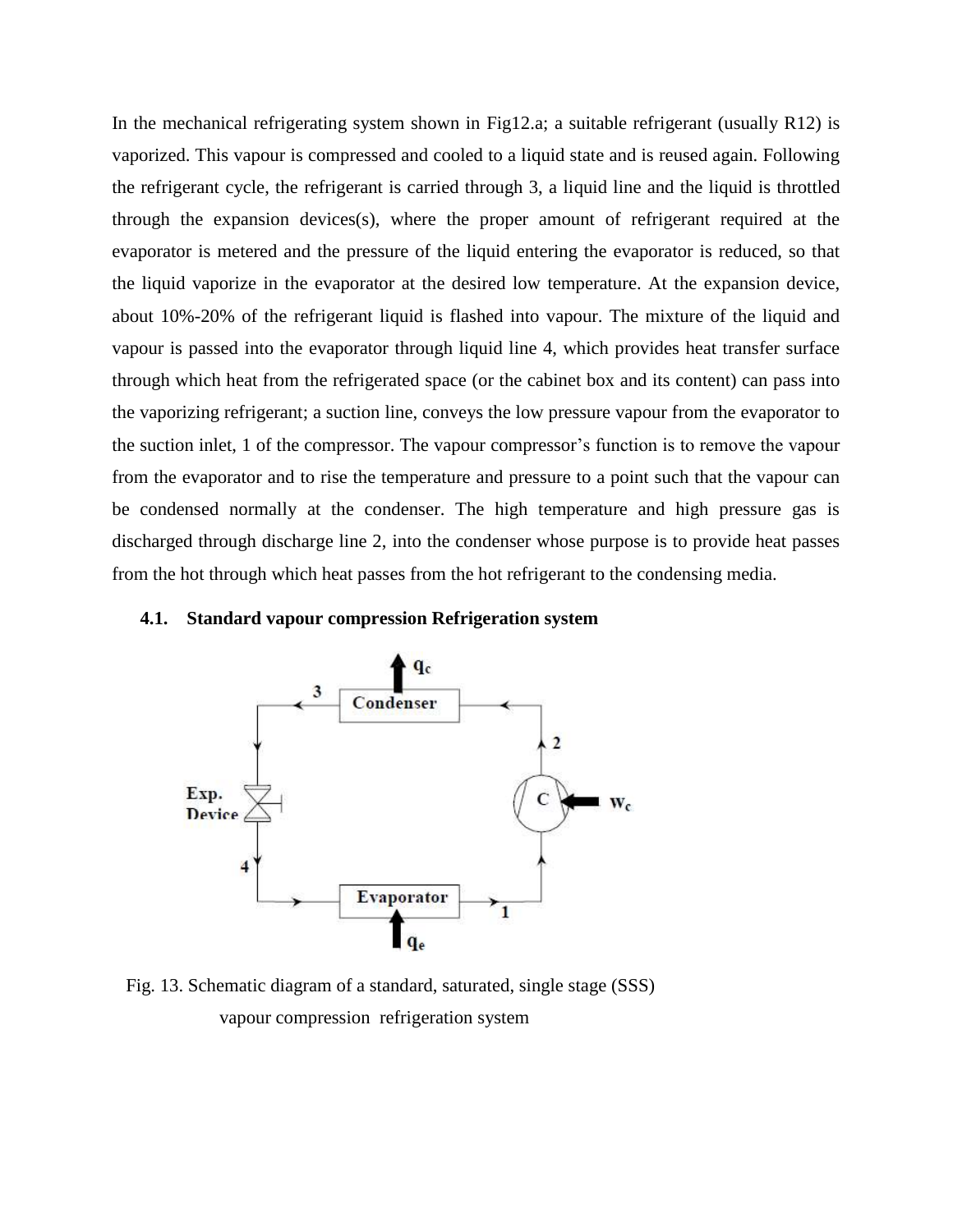

Fig. 14. T-S diagram of a Standard Vapour compression refrigeration system



Fig. 15. P-h diagram of Standard Vapour Compression Refrigeration System (VCRS)

Standard Vapour Compression Refrigeration System (VCRS)

Figure 13. Shows the schematic of a standard, saturated, single stage (SSS) vapour compression refrigeration system and the operating cycle on a T s diagram (Fig. 5b) as shown in the figure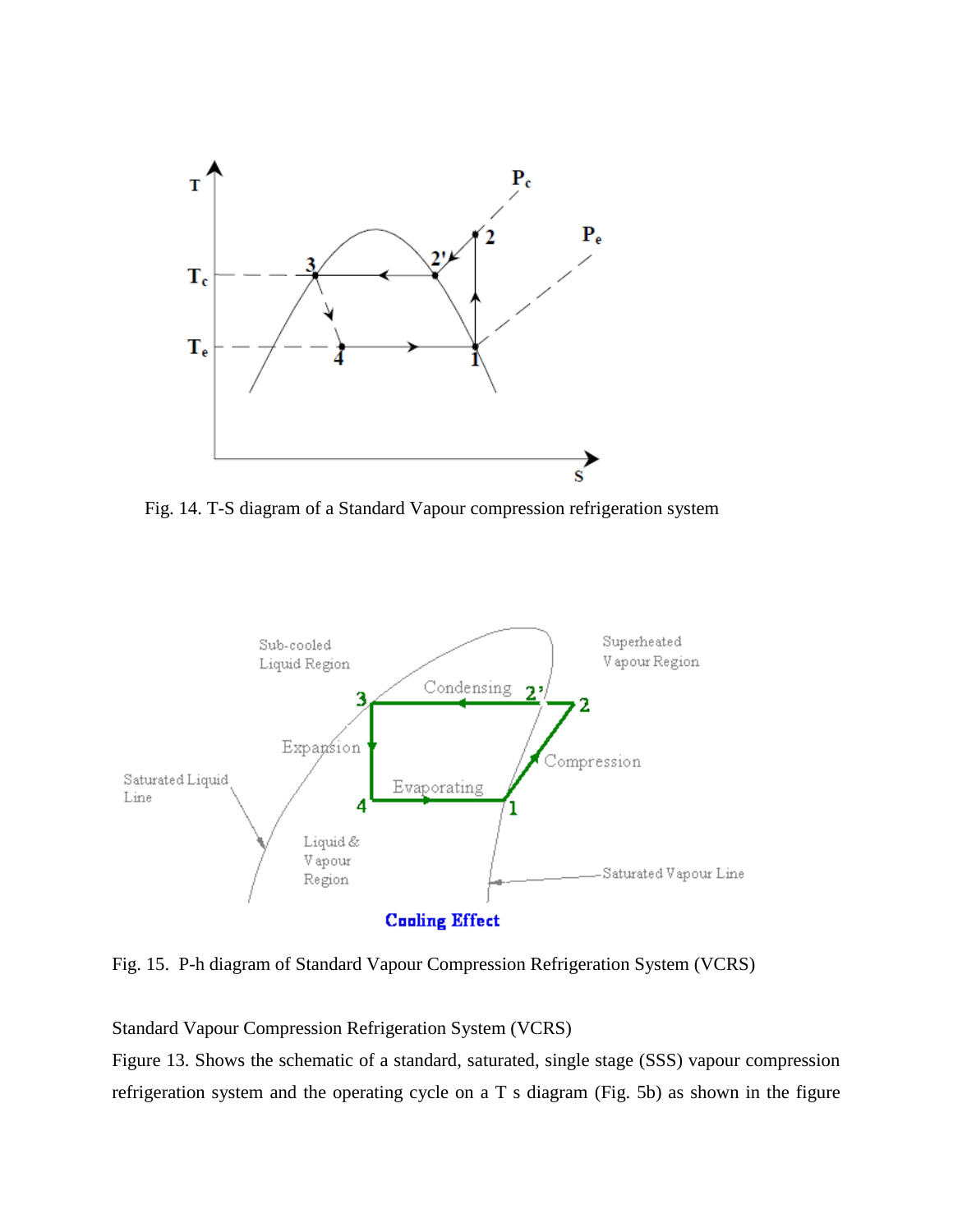,the standard single stage saturated vapour compression refrigeration system consists of the following four processes:

Process 1-2: Isentropic compression of saturated vapour in compressor

Process 2-3: Isobaric heat rejection in condenser

Process 3-4: Isenthalpic expansion of saturated liquid in expansion device

Process 4-1: Isobaric heat extraction in the evaporator

By comparing with Carnot cycle, it can be seen that the standard vapour compression refrigeration cycle introduces two irreversibilities: 1) Irreversibility due to non-isothermal heat rejection (process 2-3) and 2) Irreversibility due to isenthalpic throttling (process 3-4). As a result, one would expect the theoretical COP of standard cycle to be smaller than that of a Carnot system for the same heat source and sink temperatures. Due to these irreversibilities, the cooling effect reduces and work input increases, thus reducing the system COP. This can be explained easily with the help of the cycle diagrams on T s charts. Figure 16 shows comparison between Carnot and standard VCRS in terms of refrigeration effect



Fig. 16. Comparison between Carnot and standard VCRS

The heat extraction (evaporation) process is reversible for both the Carnot cycle and VCRS cycle. Hence the refrigeration effect is given by: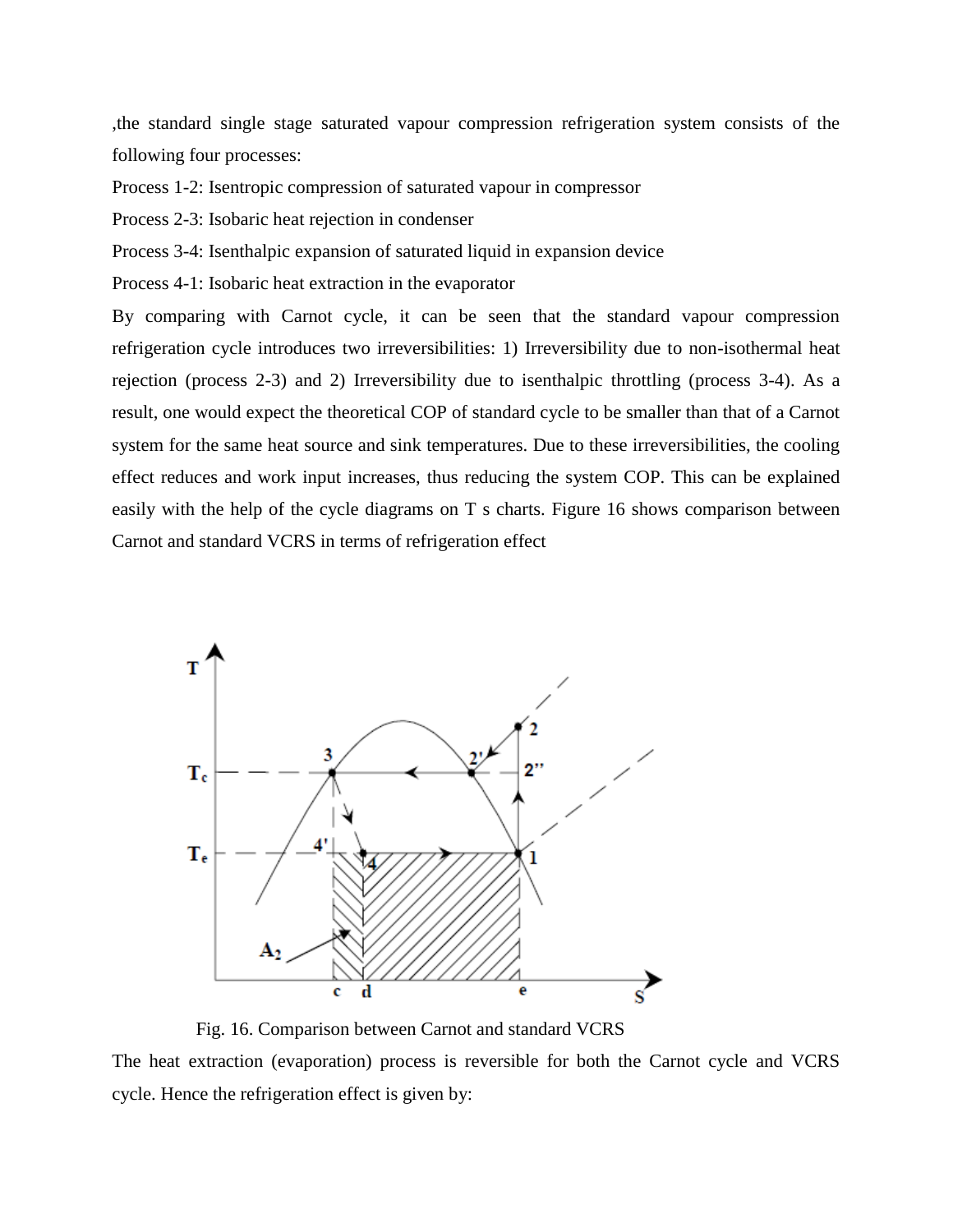For Carnot refrigeration cycle  $(1-2$ <sup>2</sup> $-3-4$ <sup>2</sup>):

$$
q_{e,Camot} = q_{4'-1} = \int_{4'}^{1} T ds = T_e (s_1 - s_{4'}) = area_e e - 1 - 4' - e - e
$$

For VCRS cycle (1-2-3-4):  
\n
$$
q_{e,VCRS} = q_{4-1} = \int_{4}^{1} T ds = T_e (s_1 - s_4) = \text{area } e - 1 - 4 - d - e
$$

thus there is a reduction in refrigeration effect when the isentropic expansion process of Carnot cycle is replaced by isenthalpic throttling process of VCRS cycle, this reduction is equal to the area d-4-4'-c-d (area  $A_2$ ) and is known as *throttling loss*. The throttling loss is equal to the enthalpy difference between state points 3 and 4', i.e.

$$
q_{e,Camot} - q_{VCRS} = area \ d - 4 - 4' - c - d = (h_3 - h_4) = (h_4 - h_4) = area A_2
$$

It is easy to show that the loss in refrigeration effect increases as the evaporator temperature decreases and/or condenser temperature increases. A practical consequence of this is a requirement of higher refrigerant mass flow rate.

The heat rejection in case of VCRS cycle also increases when compared to Carnot cycle.



 Fig. 17. Comparative evaluation of heat rejection rate of VCRS and Carnot cycle The heat rejection in case of Carnot cycle  $(1-2$ "-3-4") is given by: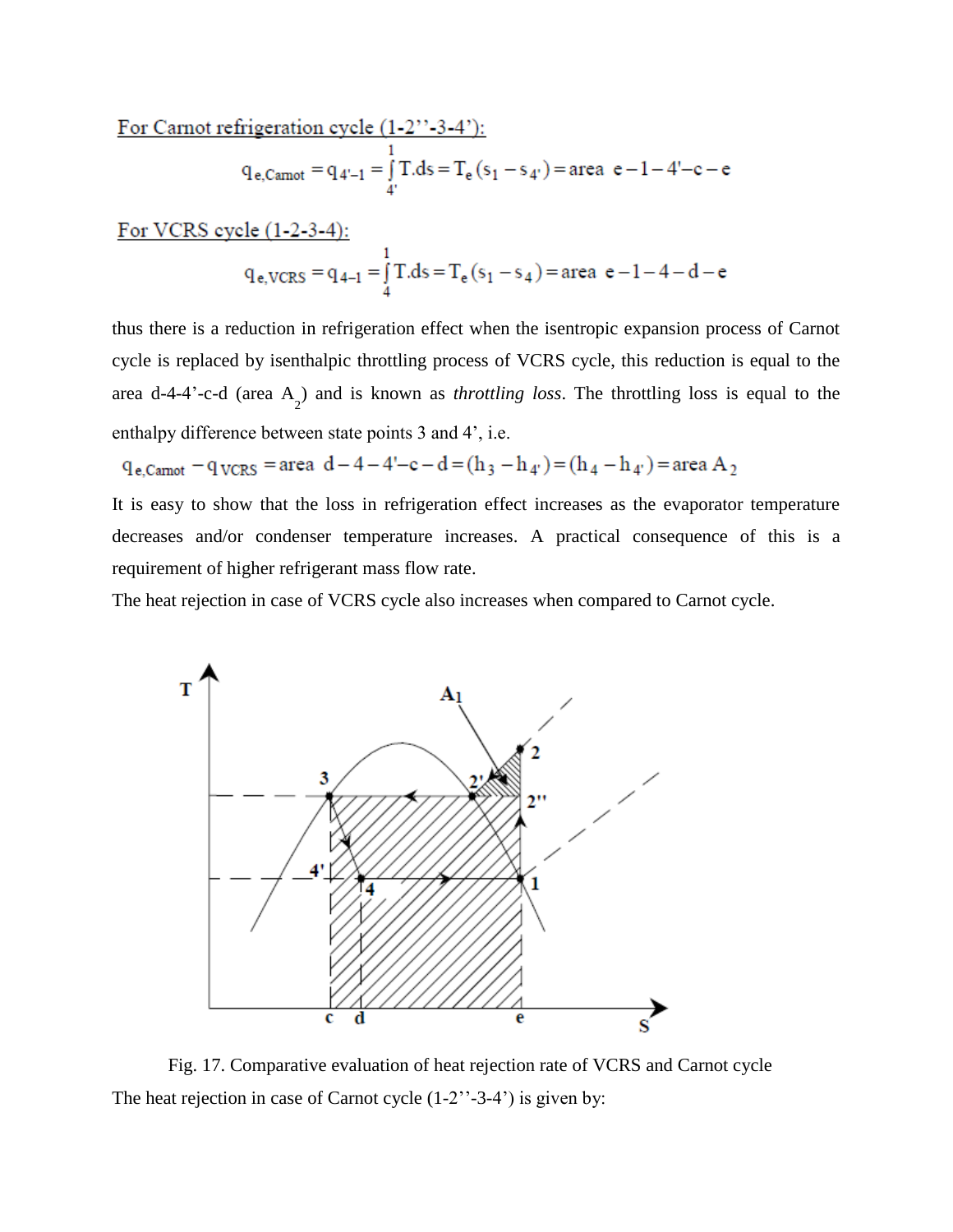$$
q_{c,Camot} = -q_{2^{n}-3} = -\int_{2^{n}}^{3} T \cdot ds = T_{c}(s_{2^{n}} - s_{3}) = \text{area } e - 2^{n}-3 - e - e
$$

In case of VCRS cycle, the heat rejection rate is given by:

$$
q_{c,VCRS} = -q_{2-3} = -\int_{2}^{3} T ds = area e - 2 - 3 - c - e
$$

Hence the increase in heat rejection rate of VCRS compared to Carnot cycle is equal to the area  $2^{\prime\prime}$ -2-2' (area A<sub>1</sub>). This region is known as *superheat horn*, and is due to the replacement of isothermal heat rejection process of Carnot cycle by isobaric heat rejection in case of VCRS. Since the heat rejection increases and refrigeration effect reduces when the Carnot cycle is modified to standard VCRS cycle, the net work input to the VCRS increases compared to Carnot cycle. The net work input in case of Carnot and VCRS cycles are given by:

 $W_{net,Camot} = (q_c - q_e)_{Camot} = area 1 - 2' - 3 - 4' - 1$ 

$$
w_{net,VCRS} = (q_c - q_e)_{VCRS} = area \t1 - 2 - 3 - 4' - c - d - 4 - 1
$$

As shown in Fig. below the increase in net work input in VCRS cycle is given by

T  $A<sub>1</sub>$ 3 4' d Ć e  $\overline{\phantom{0}}$ 

 $W_{net, VCRS}$  –  $W_{net, Carnot}$  = area 2''-2 – 2' + area c – 4'-4 – d – c = area A<sub>1</sub> + area A<sub>2</sub>

Figure 18. Illustrating the increase in network input in VCRS cycle.

 $\setminus$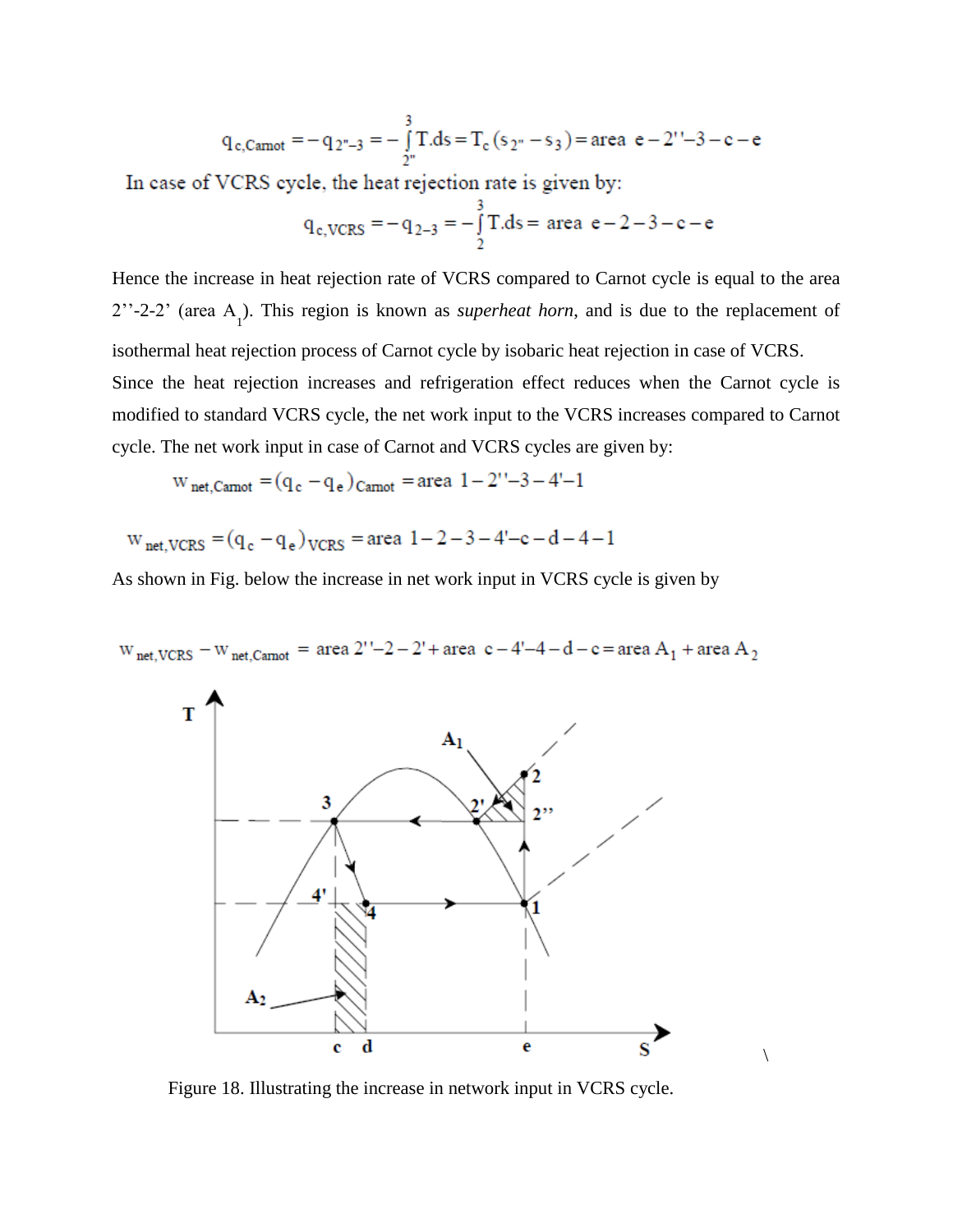**4.2. Theoretical vapour compression cycle with wet vapour after compression.**



Fig. 11. T-S diagram for Wet Vapour Compression Cycle



Fig. 12. P-h diagram for Wet Vapour Compression Cycle

In this cycle, enthalpy at state 2 is found with the help of dryness fraction at this point (2). The dryness fraction at points 1 and 2 may be obtained by equating entropies at state 1 and 2.

$$
\text{C.O.P} = \frac{refrigerating\ effect}{work\ done} = \frac{h1 - hf3}{h2 - h1}
$$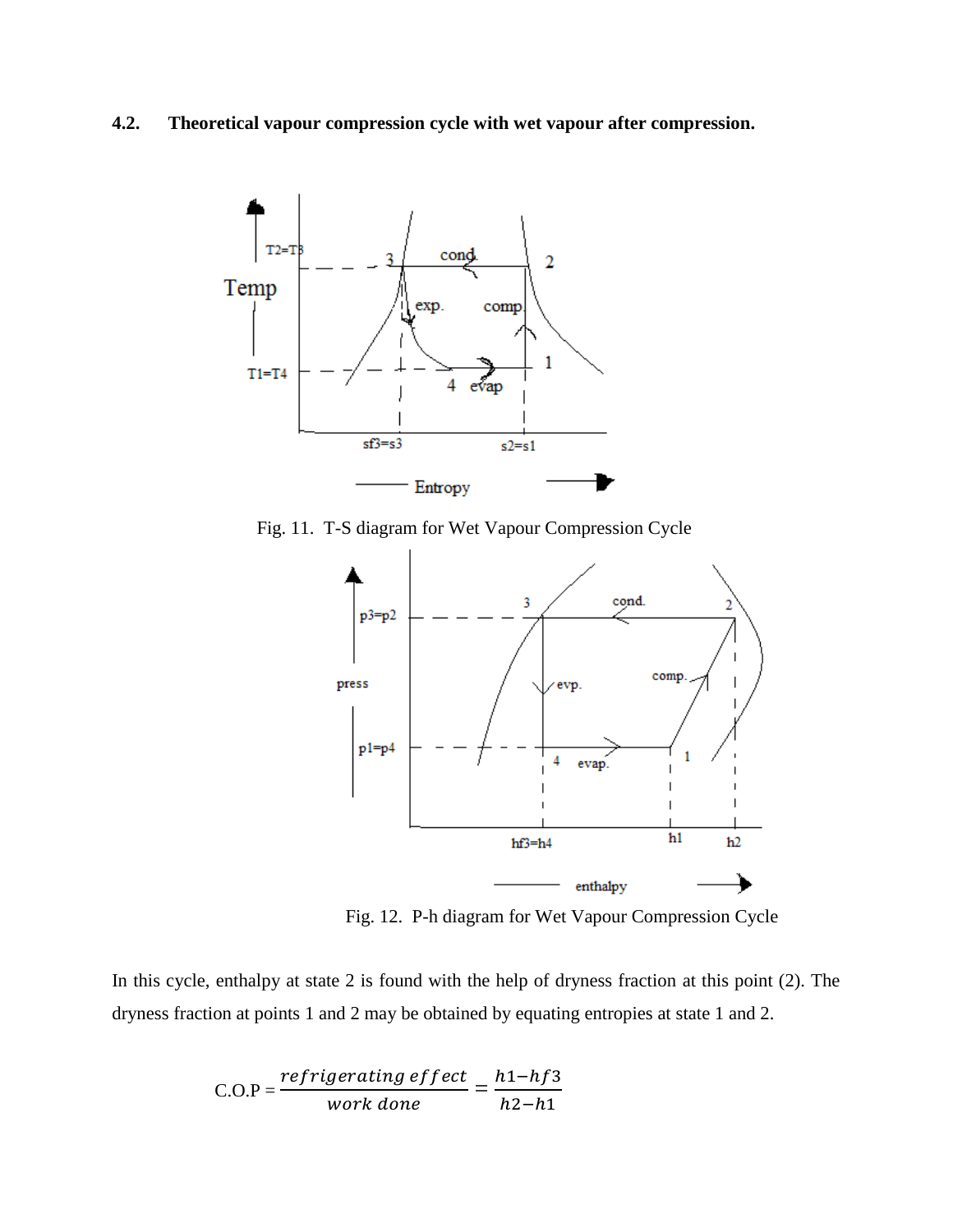**2.4. Theoretical vapour compression cycle with superheated vapour after compression.**



Fig.13 T-S diagram for Dry Vapour Compression Cycle



Fig. 14. P-h diagram for Dry Vapour Compresion Cycle

In this cycle, the enthalpy at point 2 is four with the help of degree and superheat. The degree of superheat may be found by equating the entropies at point  $(1 \& 2)$ .

C.O.P = 
$$
\frac{\text{refrigerating effect}}{\text{work done}} = \frac{\text{h1}-\text{h}7}{\text{h2}-\text{h1}}
$$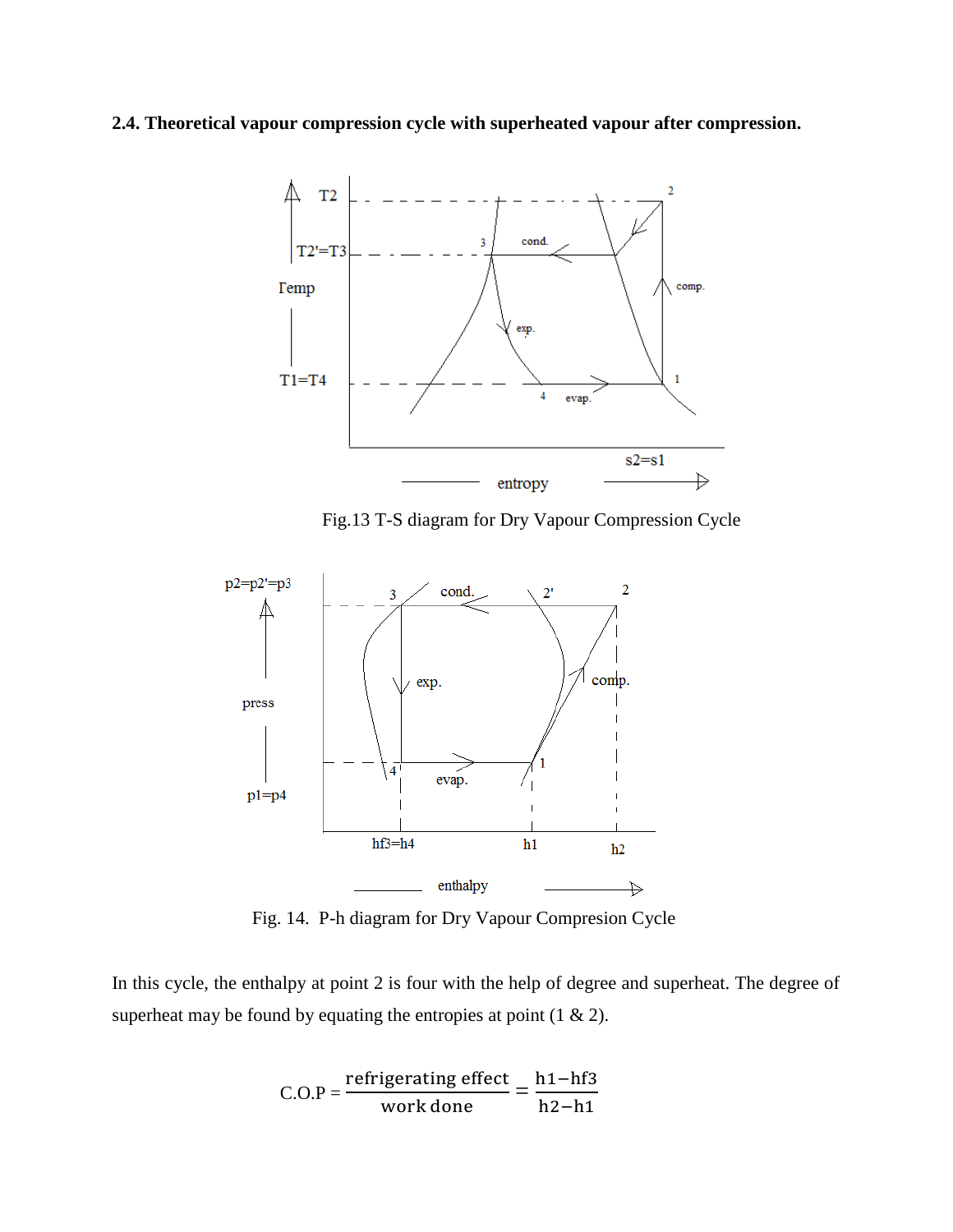

**4.3. Theoretical vapour compression cycle with superheated vapour before compression**

Fig. 15. T-S diagram for Vapour Compression cycle with superheated vapour before compression



Fig. 16. P-h diagram for Vapour Compression cycle with superheated vapour before compression

In this cycle, the evaporation starts at state 4 and continues up to the point 1.

C.O.P = 
$$
\frac{\text{Refrigerant effect}}{\text{workdone}} = \frac{\text{h1}-\text{h}f3}{\text{h2}-\text{h1}}
$$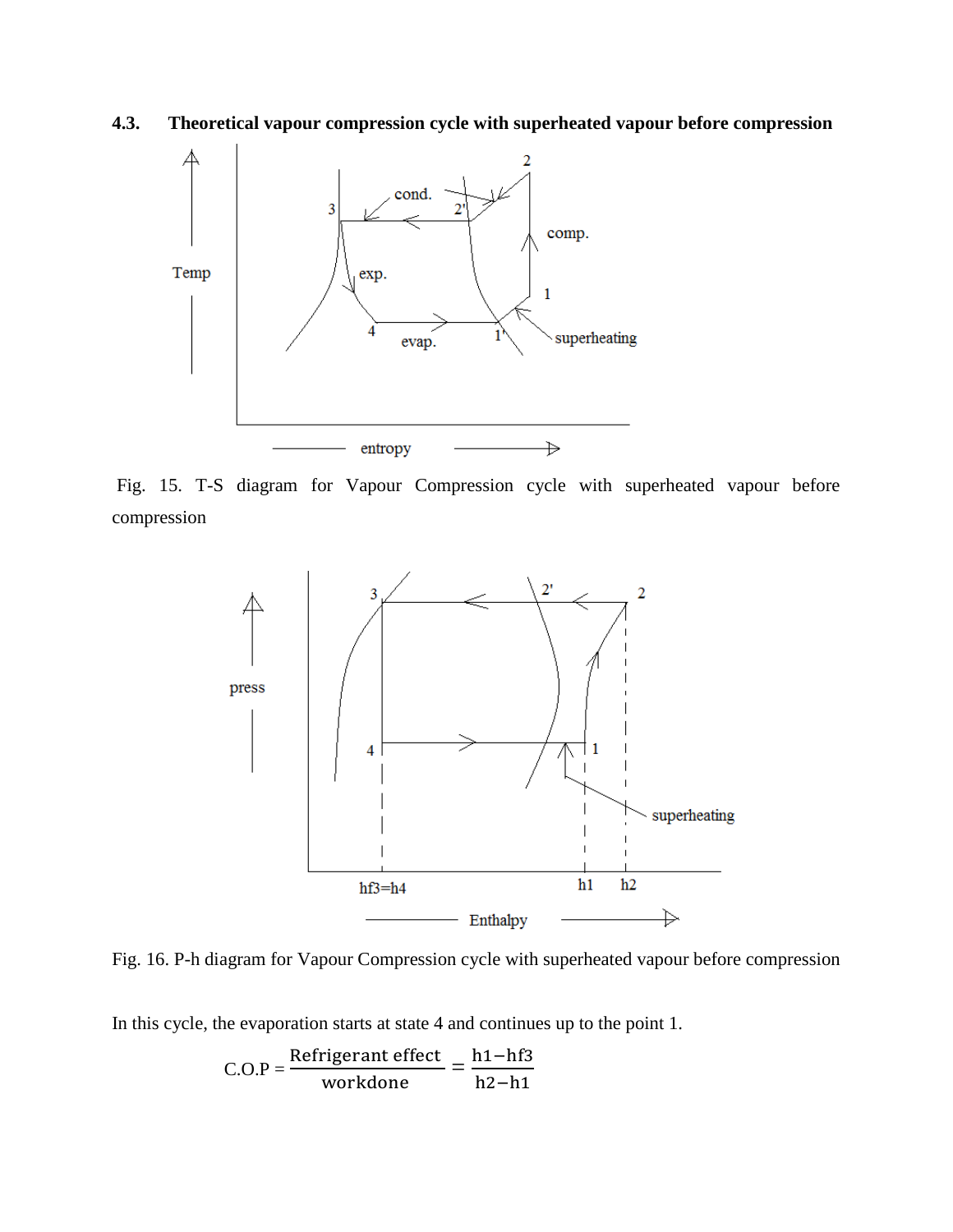**4.4. Theoretical vapour compression cycle with undercooling or sub cooling of refrigerant**



Fig. 17. T-S diagram for Vapour Compression cycle with undercooling refrigerant.



Fig. 18. P-h diagram for Vapour Compression cycle with undercooling refrigerant.

After condensation in process 2'-3', the refrigerant is cooled below the saturation temperature (T3') before expansion by throttling; such a process is called **undercooling** or **sub cooling** of the refrigerant and is generally done along the liquid line. The ultimate effect of undercooling is increase the value of coefficient of performance under the same set of conditions.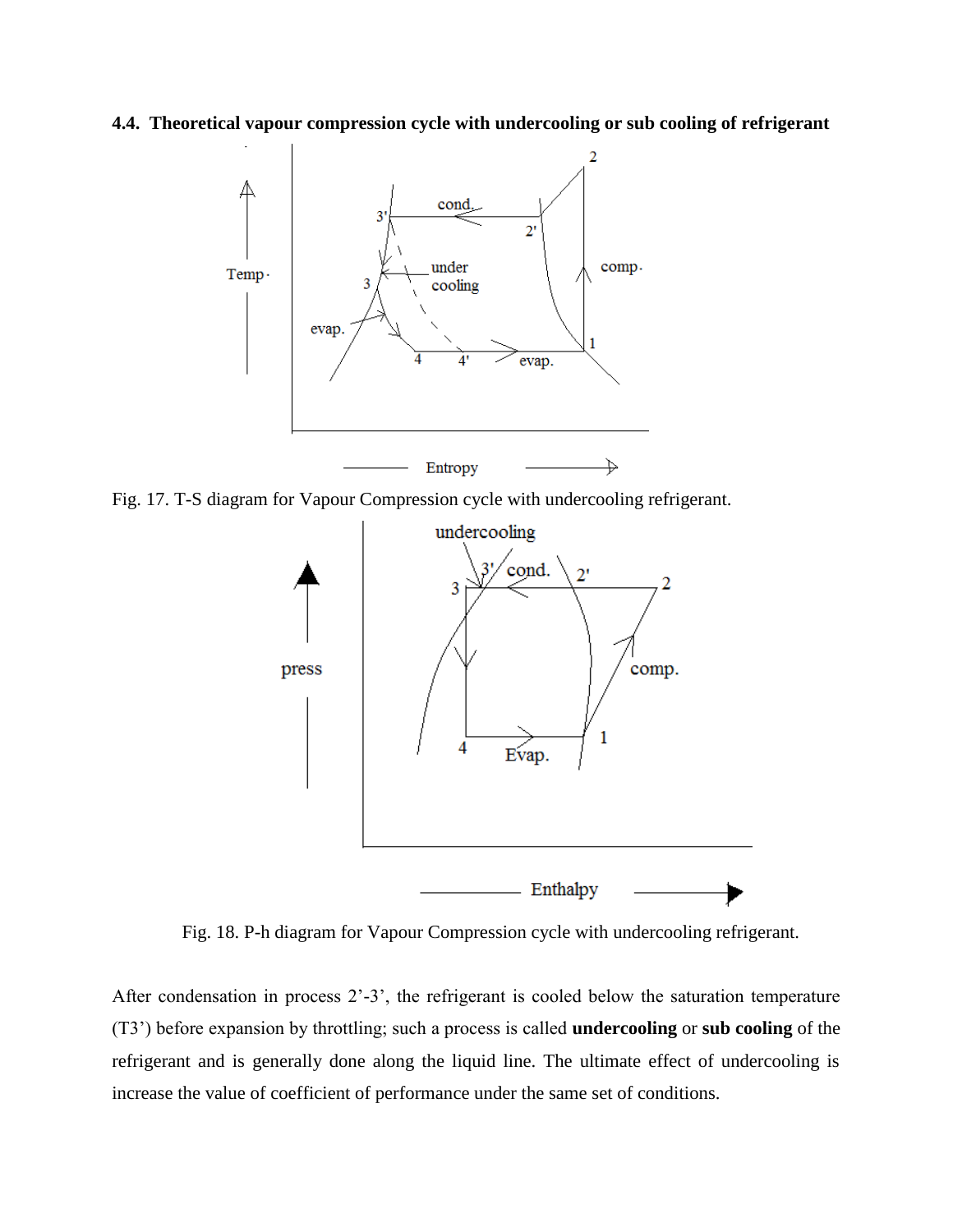The process of undercooling is done by circulating more quantity of cooling water through the condenser; it is also achieved by employing a heat exchanger. In actual practice the refrigerant is superheated after compression and undercooled before throttling. The refrigerating effect is a little bit increased by adopting both the superheating and undercooling process as compared with a cycle without them.

In this case, the refrigerating effect or heat absorbed or extracted.

$$
Re = h1-h4
$$
  
=h1-hf3

And work done,  $W = h2-h1$ 

But  $hf3 = hf3$ '-cp<sup>\*</sup>degree of undercooling

C.O.P = 
$$
\frac{\text{refrigerating effect}}{\text{work done}} = \frac{\text{h1}-\text{h} \cdot \text{h1}}{\text{h2}-\text{h1}}
$$

## **4.5. Actual vapour compression cycle**



Fig. 19. T-S diagram for actual Vapour Compression cycle.

The actual vapour compression cycle is different from the theoretical vapour compression cycle in many ways. The main deviations between the theoretical and actual cycle are:

- (1) Vapour refrigerant leaving the evaporator is in superheated state.
- (2) The compression of refrigerant is neither isentropic nor polytropic.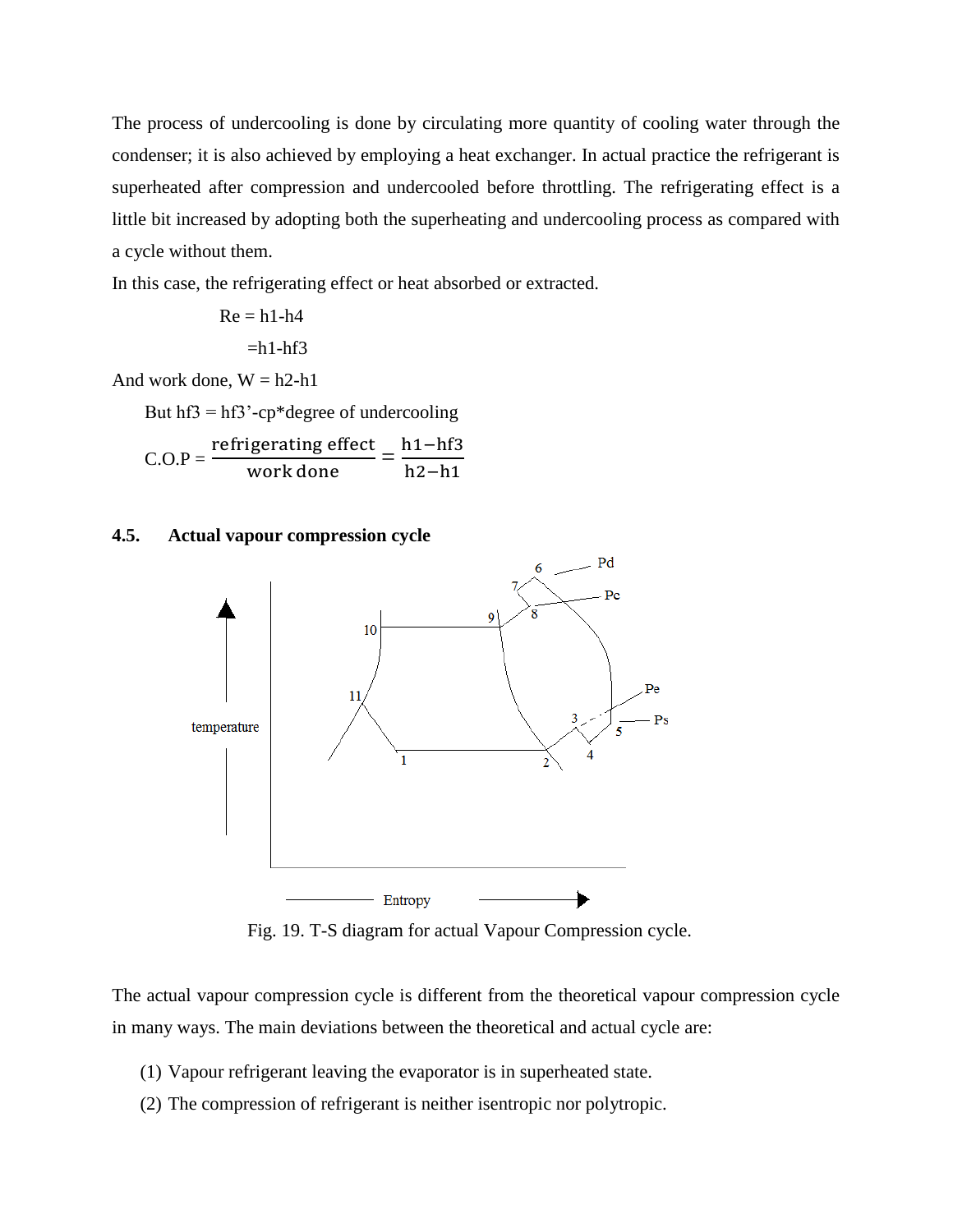- (3) The liquid refrigerant before entering the expansion valve is sub cooled in the condenser.
- (4) The pressure drops in the evaporator and condenser.

#### **4.6. The processes in actual compression cycle**

(a) Process 1-2-3: this shows the flow of refrigerant in the evaporator; point 1' is the entry of refrigerant into the evaporator and point '3' represents the exit of refrigerant from evaporator in a superheated state. Point '3' also represents the entry of refrigerant into the compressor in a superheated condition.

The superheating in point '2' to point '3' may be due to:

- (i) Automatic control of expansion value so that the refrigerant leaves the evaporator as the superheated vapour.
- (ii) Picking up a large amount of heat from the evaporator through pipes located within the cooled space.
- (iii) Picking up of heat from the suction pipe (i.e. the pipe connecting the evaporator delivery and the compressor suction valve).In the first and second case of superheating the vapour refrigerant, the compressor work is increased, as well as the refrigerant effect. The C.O.P of the actual cycle at the same suction pressure may be greater, less or unchanged.
- (b) Process 3-4-5-6-7-8: this represents the flow of refrigerant through the compressor. When the refrigerant enters the compressor through the suction valve at point '3', the pressure falls to point '4', due to frictional resistance to flow; thus the actual suction pressure (Ps) is lower than the evaporating pressure (Pe). During suction, prior to compression, the temperature of the cold refrigerant vapour rises to point '5' when it comes in contact with the compressor cylinder walls.The actual compression of the refrigerant is in process 5-6 which is neither isentropic nor polytropic. This is due to the heat transfer between the cylinder walls and the vapour refrigerant. There is a cooling effect at discharge as given by 6-7. These heating and cooling effects take place at constant pressure, due to the frictional resistance of flow, there is a pressure drop. I.e. the actual discharge pressure (Pd) is more than the condenser pressure (Pc).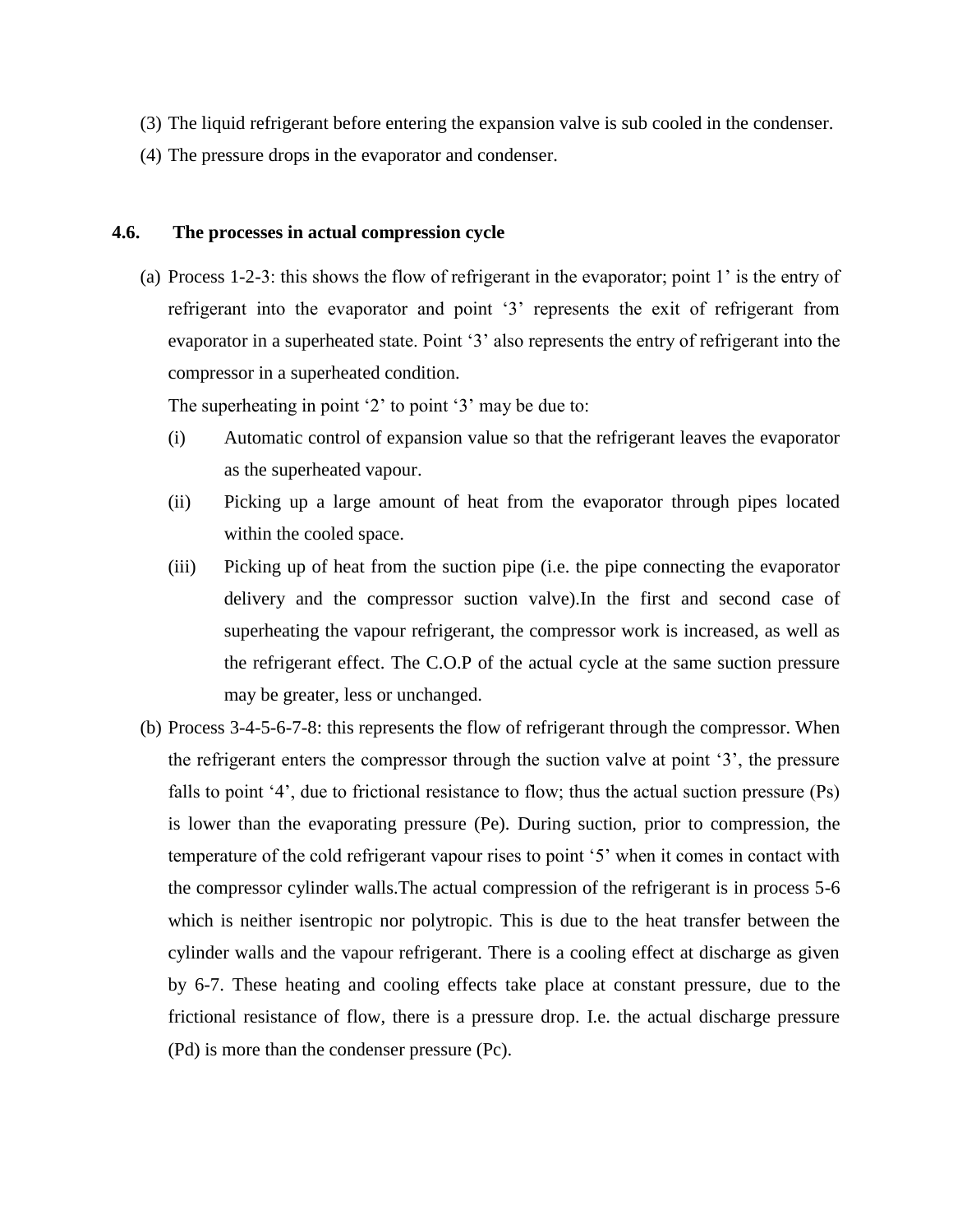- (c) Process 8-9-10-11: this represents the flow of refrigerant through the condenser.
- Process 8-9 represents the cooling of superheated vapour refrigerant to the dry saturated state. Process 9-10 shows the removal of latent heat which changes the dry saturated refrigerant into liquid refrigerant. Process 10-11 represents the sub-cooling of liquid refrigerant in the condenser before passing through expansion valve. sThis is desirable as it increases the refrigerating effect per kg of the refrigerant flow. It also reduces the volume of refrigerating partially evaporated from the liquid refrigerant while passing through the expansion valve. The increase in refrigerating effect can be obtained by large quantities of circulating cooling water which should be at a temperature much lower than the condensing temperatures.
- (d) Process 11-1: this process represents the expansion of sub-cooled liquid refrigerant by throttling from the condenser pressure to the evaporator pressure.

# **4.7. Effect of suction pressure**



Fig.20. P-h diagram showing effect of suction pressure

We have discussed previously that in actual practice, the suction pressure (or evaporator pressure) decreases due to frictional resistance of flow of the refrigerant.